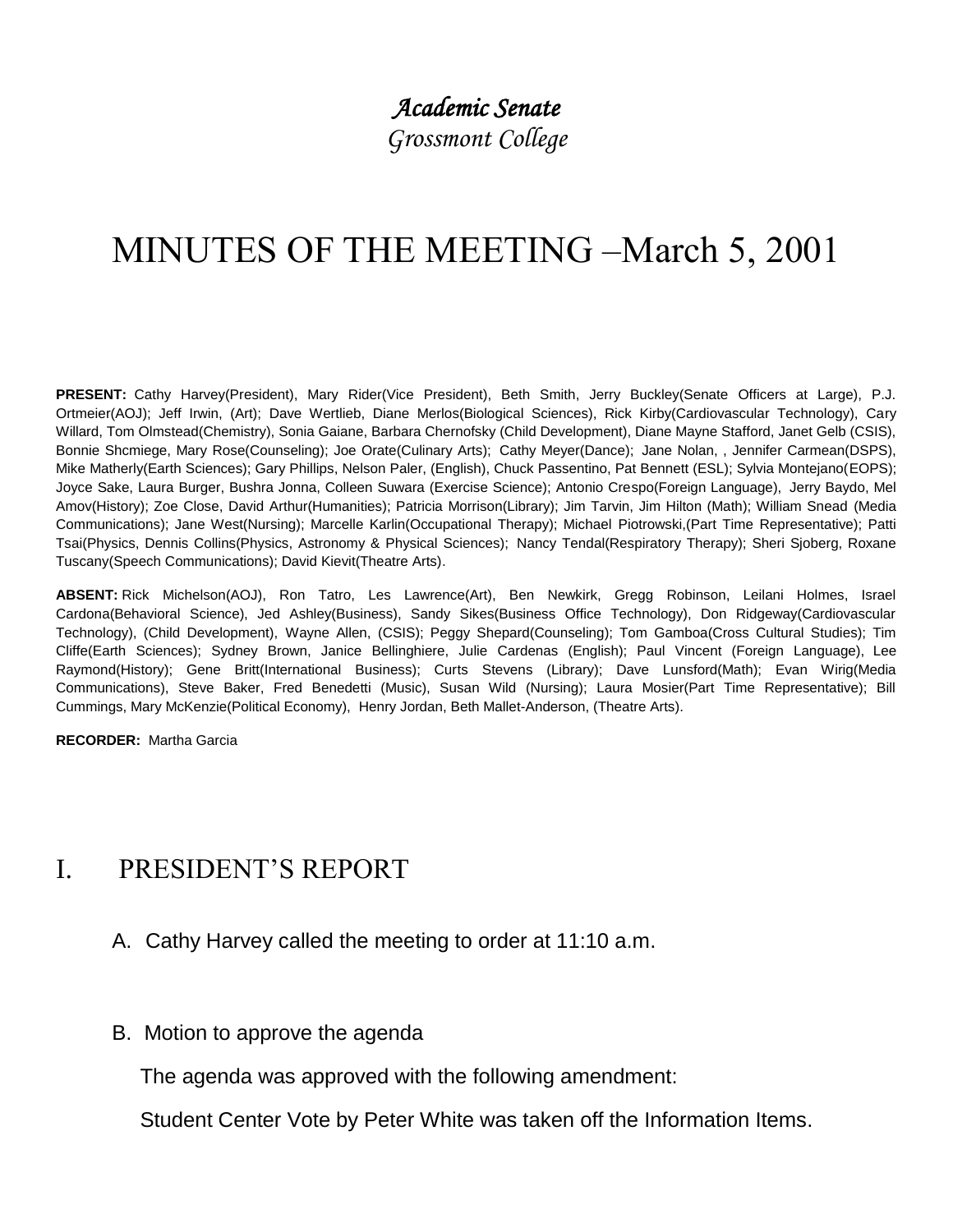#### C. Approval of Minutes: Meeting of February 5, 2001 **M/S/U Wertlieb/Kirby**

#### D. Approval of Minutes: Meeting of February 26, 2001 **M/S/U Wertlieb/Kirby**

#### E. **Structure Study Committee**

Cathy Harvey explained that the President's Cabinet has called for a committee to study the administrative structure of the instructional divisions. The purpose of the study is to collect quantitative and qualitative information, as well as opinions of those directly responsible for and affected by the administrative activities. This study should clarify the current load in each division. Then, she asked for the senate participation in the committee. Roxanne Tuscany, Tom Olmstead, and Larry Smith volunteered.

#### F. **Nominations Committee**

Cathy Harvey presented the need for three faculty members for the Nominations Committee and explained that these members will facilitate nominations for the Senate Officers and for the Part-time representatives. Barbara Chernofsky, Jennifer Carmean, and Patricia Morrison volunteered.

#### G. **CATL/Professional Development Position.**

Mary Rider informed senators that no applications for the CATL/Professional Development Position have been received and explained that the CATL Position reassigned time was .4 LED and the Professional Development Position was .4 LED; they were combined to obtain a .8 LED position. Now the possibility is being considered to break the position out into four positions, each with a .2 LED.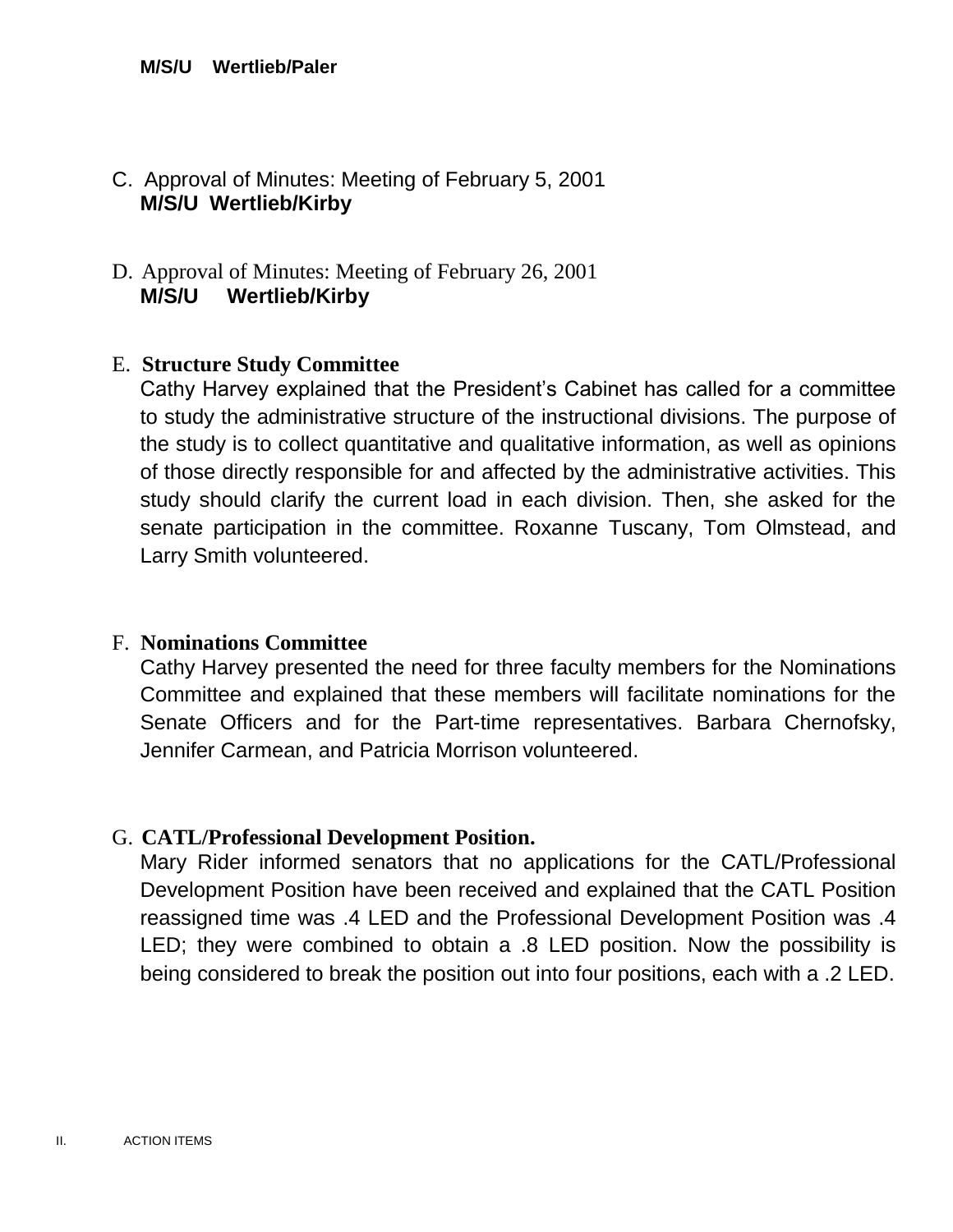#### H. **University Transfer Studies Degree**

Cathy Harvey presented to the senate the "Section 9" of the Senate Constitution By-laws, which states that the Curriculum Committee is a standing committee of the Senate. She also presented a portion from the Grossmont College Curriculum Committee Handbook, 2000-2001 that reads as follows:

#### *1.6.3. Additional Responsibilities*

*Under the collegial consultation provision of AB1725 (i.e. CCRT.5 Section 51023) many colleges assign a variety of other responsibilities to their curriculum committees including the determination of associate degree requirements, the general education status of courses, the recommendation of courses for transfer and articulation, and the review of existing courses and programs.*

Cathy gave a background information about the University Transfer Studies Degree and explained that on October 2000, Cary Willard, the Curriculum Committee Chairperson, brought the UTSD to the Senate President's attention. Cathy contacted Paul Carmona to inform him about the degree, and they concluded that because of its far-reaching implications the possibility existed that the Senate might ultimately vote on endorsing it. The Curriculum Committee was apprised that the Senate might want to see the UTSD if approved. Cathy and Paul agreed to keep the issue on parallel path relative to Senate presentation.

On November 2000, the Senate Officers requested information on the degree, and Bev Wight, Pat Flemming, and Bonnie Schmiege provided this information to Jerry Buckley and Cathy Harvey.

By December 2000, Joyce Sake and Laura Burger had contacted Cathy Harvey and Beth Smith with concerns about the degree and decided that it was the Senate Officers' responsibility to apprise the Academic Senate of its standing if it had already received Curriculum Committee approval. The Senate Constitution states that the*\*Curriculum Committee is a standing committee of the Senate, and the Senate has the responsibility to oversee their work.*

On December 5, 2000, the Grossmont College Curriculum Committee approved the UTSD. Cathy kept Paul Carmona informed of the Grossmont's Exercise Science and Wellness Department concerns about the degree. Paul let Cathy know that the Cuyamaca Senate had approved the degree earlier in February.

On the February 26 Academic Senate meeting, the Exercise Science and Wellness Department was provided a forum to share its concerns to the Senate. At the same meeting, the Senate Officers were asked to come back with a motion that would ask the Senate for ratification of the recommendation of the Curriculum Committee to implement the UTSD.

Cathy presented to the senate a list of methods for voting and presented the following motion with explanations provided: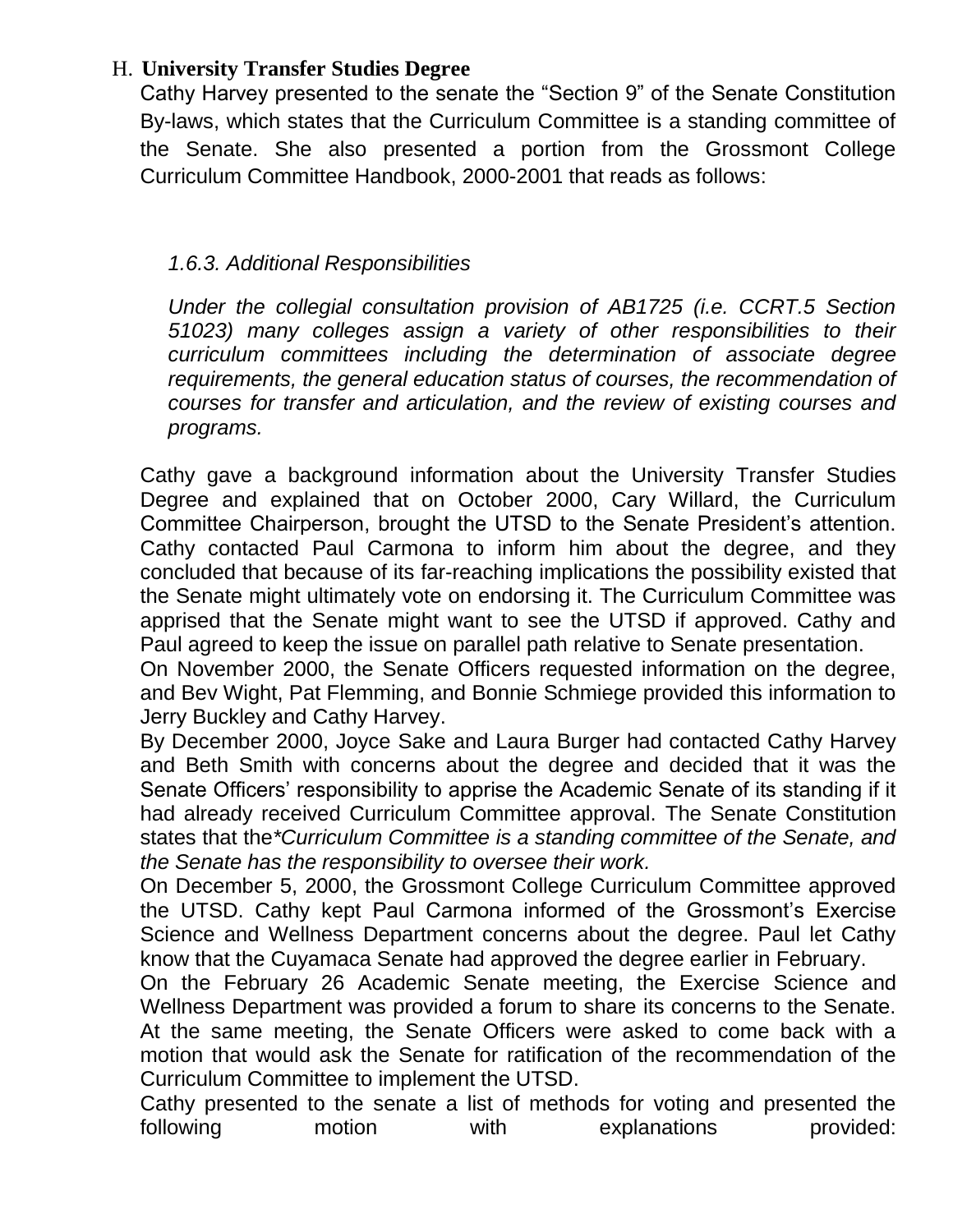The Senate ratifies the recommendation of the Curriculum Committee to implement the University Transfer Studies Degree (UTSD)

**Yes vote** – The senate ratifies the recommendation of the Curriculum Committee to implement the UTSD, and the degree would then be forwarded to the Board.

**No vote** – The senate does not ratify the recommendation of the Curriculum Committee to implement the UTSD, and the degree is sent back to the Curriculum Committee for further discussion.

Motion to approve the statements: **M/S/U Wertlieb/Buckley**

Discussion followed, and senators were given ballots to vote. Results as follows:

21 members voted in favor of the **"Yes vote"** 25 members voted in favor of the **"No vote"**

**The following statement passed:**

**"The senate does not ratify the recommendation of the Curriculum Committee to implement the UTSD, and the degree is sent back to the Curriculum Committee for further discussion."**

#### **III. INFORMATION ITEMS**

#### **A. Community Service Learning**

Presented by Cassandra Evans, M.S.

Cassandra Evans explained that the Community Service Learning (CSL) is a form of "experiential education," which helps students "learn by doing" through structured activities outside of the classroom. Through CSL, students learn about needs in the community while acting to address those needs at a specific agency.

Cassandra added that CSL allows students to participate in the following activities:

Apply classroom learning Explore majors and careers Broaden horizons Gain job and life experience Strengthen resume/employability